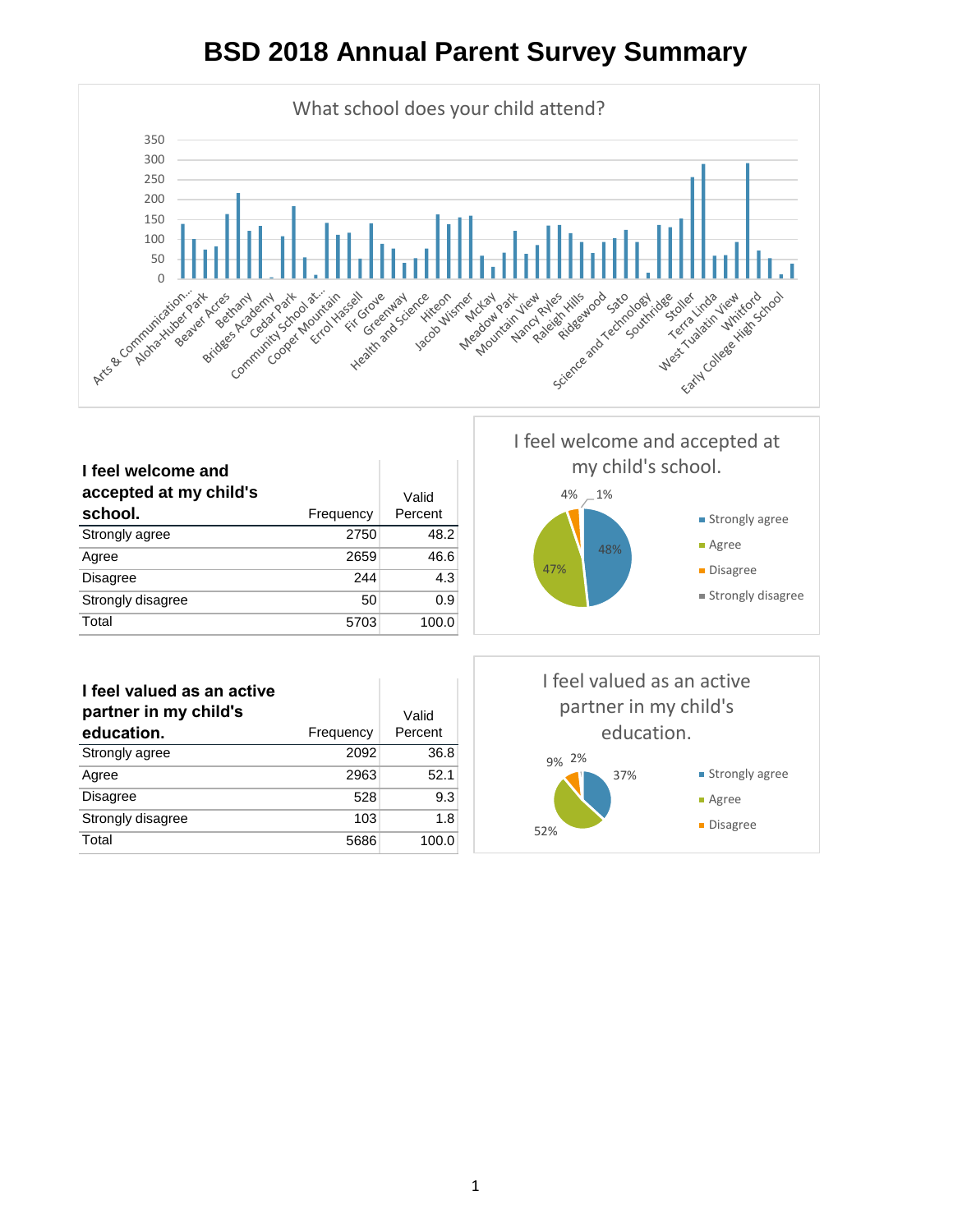Ï

| I am involved in activities<br>and volunteering at my<br>child's school (e.g. PTO,<br>boosters, classrooms,<br>sports, fundraising,<br>mentoring, etc.). | Frequency | Valid<br>Percent |
|----------------------------------------------------------------------------------------------------------------------------------------------------------|-----------|------------------|
| Daily                                                                                                                                                    | 112       | 2.0              |
| Weekly                                                                                                                                                   | 689       | 12.0             |
| Monthly                                                                                                                                                  | 790       | 13.8             |
| A few times a year                                                                                                                                       | 2604      | 45.5             |
| Not at all                                                                                                                                               | 1523      | 26.6             |
| Total                                                                                                                                                    | 5718      | 100.0            |



| I believe my participation<br>through volunteering has<br>made a positive |           | Valid   |
|---------------------------------------------------------------------------|-----------|---------|
| contribution.                                                             | Frequency | Percent |
| Strongly agree                                                            | 1154      | 27.7    |
| Agree                                                                     | 2384      | 57.3    |
| <b>Disagree</b>                                                           | 80        | 1.9     |
| Strongly disagree                                                         | 19        | 0.5     |
| Don't know                                                                | 527       | 12.7    |
| Total                                                                     | 4164      | 100.0   |

# I believe my participation through volunteering has made a positive contribution.



| I feel well-informed about<br>what's going on in general<br>at my child's school. | Frequency | Valid<br>Percent |
|-----------------------------------------------------------------------------------|-----------|------------------|
| Strongly agree                                                                    | 1778      | 32.9             |
| Agree                                                                             | 2935      | 54.4             |
| <b>Disagree</b>                                                                   | 577       | 10.7             |
| Strongly disagree                                                                 | 109       | 2.0              |
| Total                                                                             | 5399      | 100.0            |

I feel well-informed about what's going on in general at my child's school.

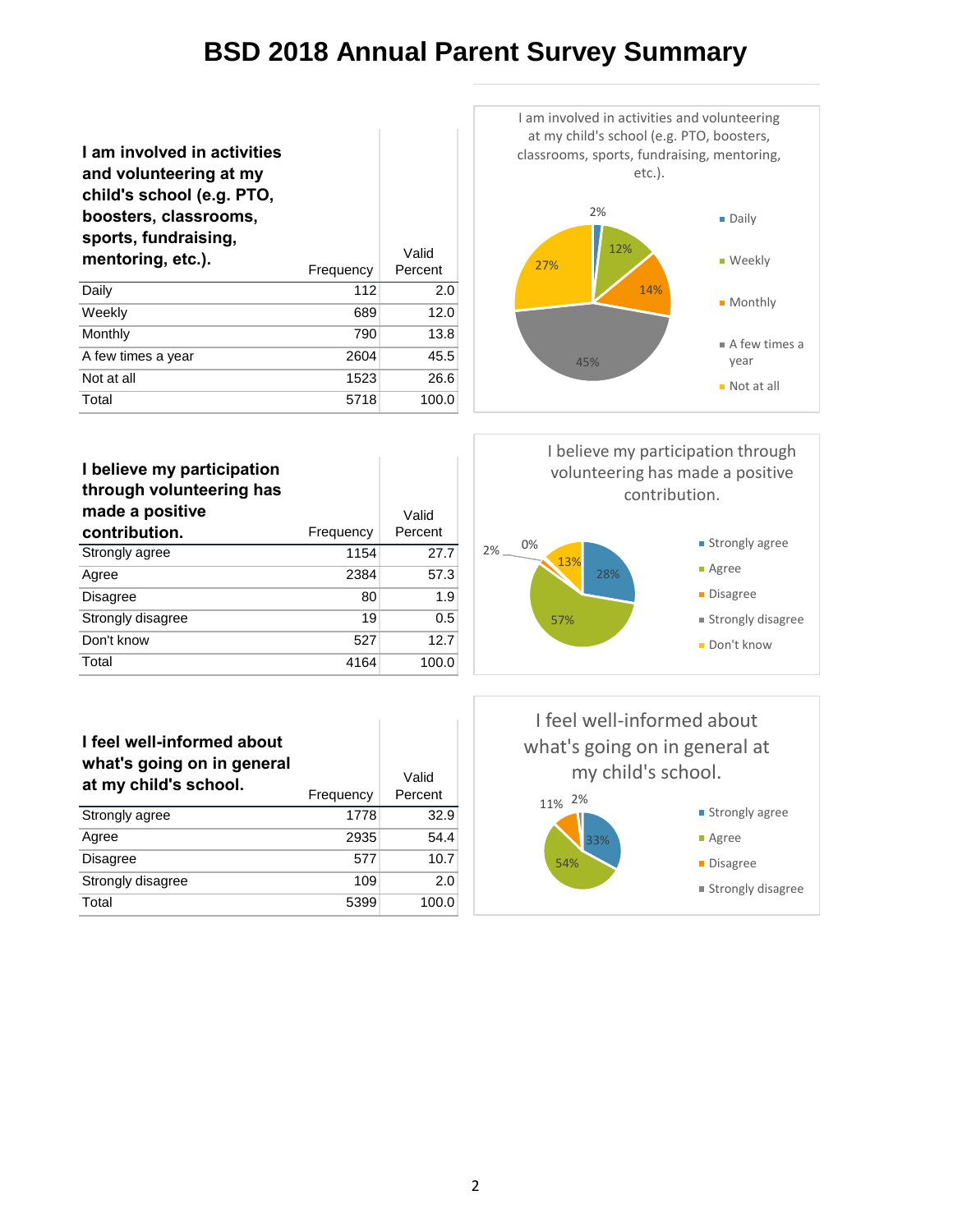| I receive adequate<br>communication from my<br>child's teacher(s) about my<br>child's academic |           |                  |
|------------------------------------------------------------------------------------------------|-----------|------------------|
| achievement and progress.                                                                      | Frequency | Valid<br>Percent |
| Strongly agree                                                                                 | 1691      | 31.4             |
| Agree                                                                                          | 2563      | 47.6             |
| Disagree                                                                                       | 886       | 16.5             |
| Strongly disagree                                                                              | 245       | 4.5              |
| Total                                                                                          | 5385      | 100.0            |



| I feel that my voice is heard<br>in important decisions at<br>my child's school. | Frequency | Valid<br>Percent | TTEET VAIT<br>partne<br>ec<br>6% |
|----------------------------------------------------------------------------------|-----------|------------------|----------------------------------|
| Strongly agree                                                                   | 1007      | 19.2             | 1 <sup>c</sup>                   |
| Agree                                                                            | 2890      | 55.2             | 20%                              |
| <b>Disagree</b>                                                                  | 1055      | 20.1             | 55%                              |
| Strongly disagree                                                                | 284       | 5.4              |                                  |
| Total                                                                            | 5236      | 100.0            |                                  |

J.



|  |  | My school's Early Release |
|--|--|---------------------------|
|  |  |                           |

| communication has been | Valid     |         |
|------------------------|-----------|---------|
| effective.             | Frequency | Percent |
| Strongly agree         | 2212      | 41.4    |
| Agree                  | 2679      | 50.1    |
| <b>Disagree</b>        | 291       | 5.4     |
| Strongly disagree      | 165       | 3.1     |
| Total                  | 5347      | 100.0   |

#### **I appreciate the addition of student days, creating**

| more full weeks of school. |           | Valid   |
|----------------------------|-----------|---------|
|                            | Frequency | Percent |
| Strongly agree             | 1809      | 34.5    |
| Agree                      | 2436      | 46.4    |
| <b>Disagree</b>            | 679       | 12.9    |
| Strongly disagree          | 321       | 6.1     |
| Total                      | 5245      | 100.0   |



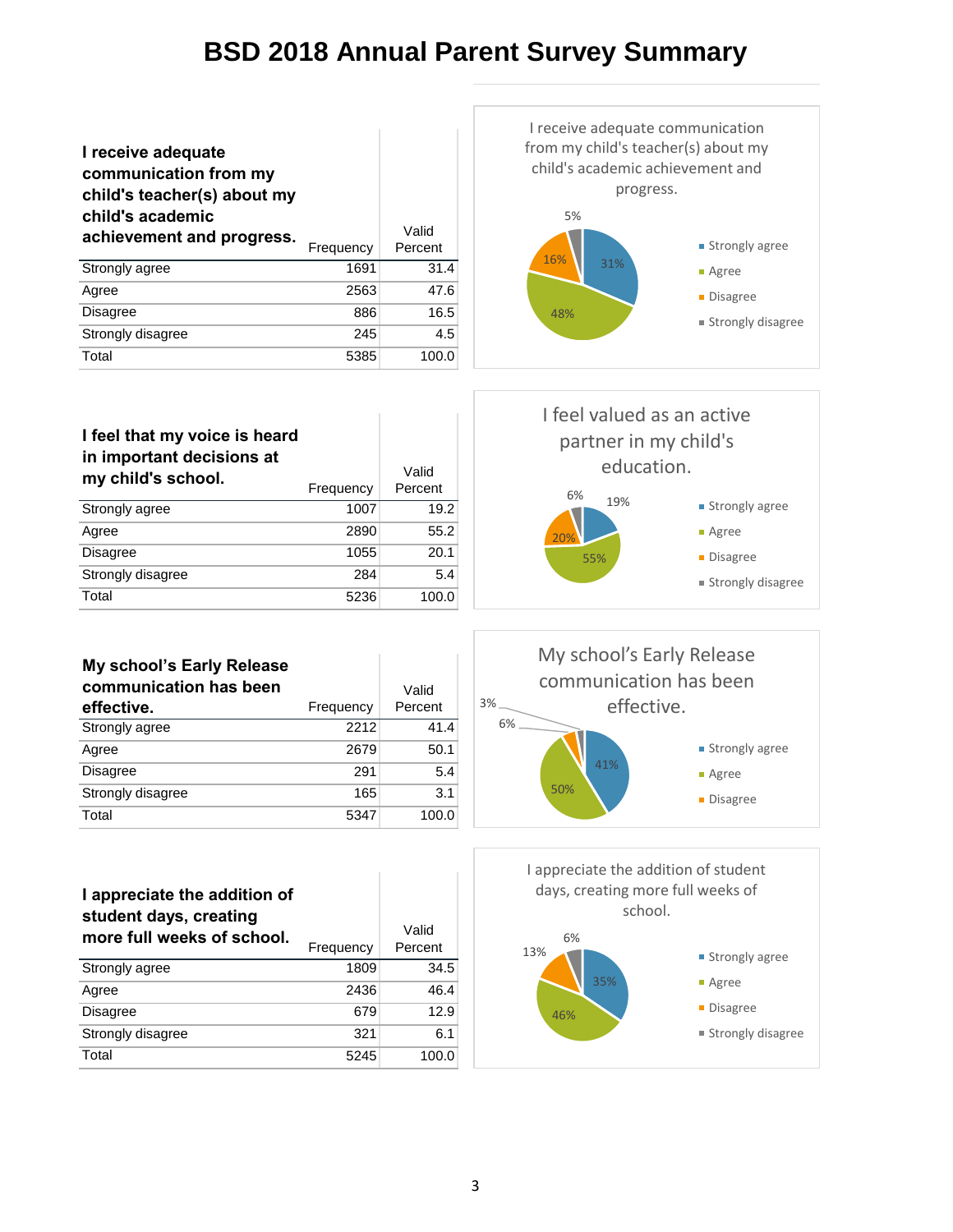| I KIIUW WIIAL LUACHUIS AIU<br>doing during Early<br><b>Delegge</b> | Frequency | Valid<br>Percent |
|--------------------------------------------------------------------|-----------|------------------|
| Strongly agree                                                     | 764       | 14.3             |
| Agree                                                              | 2145      | 40.1             |
| <b>Disagree</b>                                                    | 1779      | 33.3             |
| Strongly disagree                                                  | 655       | 12.3             |
| Total                                                              | 5343      | 100.0            |

#### 15% 40% 33% 12% I know what teachers are doing during Early Release. **Strongly agree** Agree **Disagree** Strongly disagree

| My family has adjusted to |           |         |
|---------------------------|-----------|---------|
| the Early Release         |           | Valid   |
| schedule.                 | Frequency | Percent |
| Strongly agree            | 1649      | 30.7    |
| Agree                     | 2812      | 52.4    |
| <b>Disagree</b>           | 587       | 10.9    |
| Strongly disagree         | 317       | 5.9     |
| Total                     | 5365      | 100.0   |

**I feel my voice is heard in important decisions at the District level.** Frequency Valid Percent Strongly agree 253 5.1 Agree 2370 47.6 Disagree 1867 37.5 Strongly disagree 487 9.8 Total 4977 100.0

My family has adjusted to the Early Release schedule.







| ,,,,,,,,,,,,,,,,,,,,,,,,,,,,,,,,,,, |           | Valid   |
|-------------------------------------|-----------|---------|
|                                     | Frequency | Percent |
| Strongly agree                      | 1258      | 24.0    |
| Agree                               | 2930      | 55.8    |
| <b>Disagree</b>                     | 918       | 17.5    |
| Strongly disagree                   | 145       | 2.8     |
| Total                               | 5251      | 100.0   |

I have received adequate communication about the protocols for emergency actions (parent reunification/evacuations).

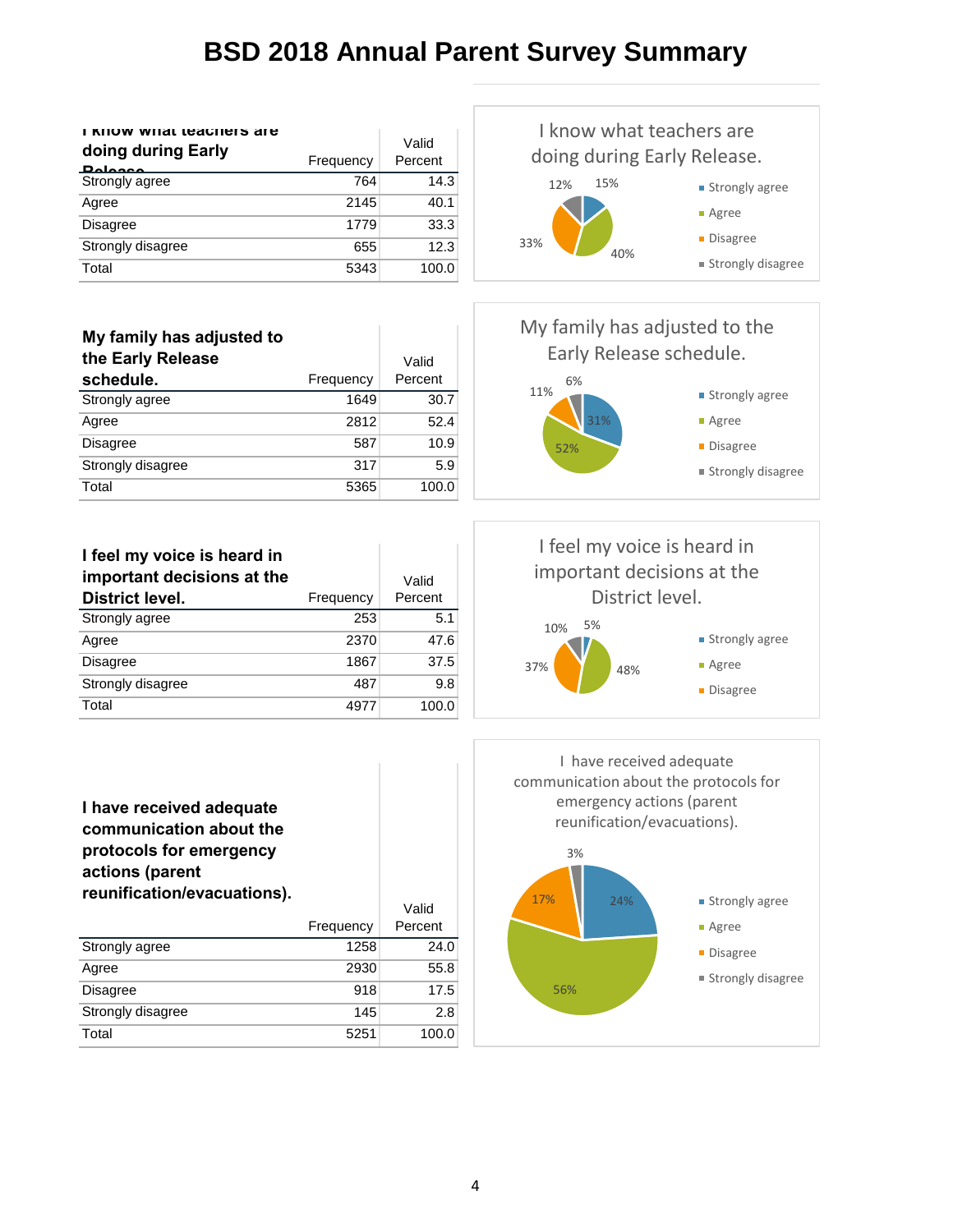| What is your preferred |           |         |
|------------------------|-----------|---------|
| communication method   |           | Valid   |
| from the District?     | Frequency | Percent |
| Other (please specify) | 788       | 15.1    |
| <b>BSD Briefs</b>      | 3411      | 65.4    |
| <b>BSD</b> website     | 565       | 10.8    |
| Social media           | 455       | 8.7     |
| Total                  | 5219      | 100.0   |



| My child has been bullied<br>at school this year. | Frequency | Valid<br>Percent |
|---------------------------------------------------|-----------|------------------|
| A lot                                             | 266       | 5.1              |
| A little                                          | 1586      | 30.3             |
| Not at all                                        | 2625      | 50.2             |
| Don't know                                        | 754       | 14.4             |
| Total                                             | 5231      | 100.0            |

**My child has been bullied on the way to or from** 

| school this year. | Frequency | Percent |
|-------------------|-----------|---------|
| A lot             | 101       | 1.9     |
| A little          | 585       | 11.2    |
| Not at all        | 3849      | 73.7    |
| Don't know        | 686       | 13.1    |
| Total             | 5221      | 100.0   |

Valid

5% 30% 50% 15% My child has been bullied at school this year. ■ A lot A little ■ Not at all Don't know

2% 11% 13% 74% My child has been bullied on the way to or from school this year. A lot ■ A little Not at all



 $1\% -6\%$ 78% 15% My child has been bullied online (for example on Twitter, Facebook, or gaming, etc.) this year. ■ A lot A little ■ Not at all Don't know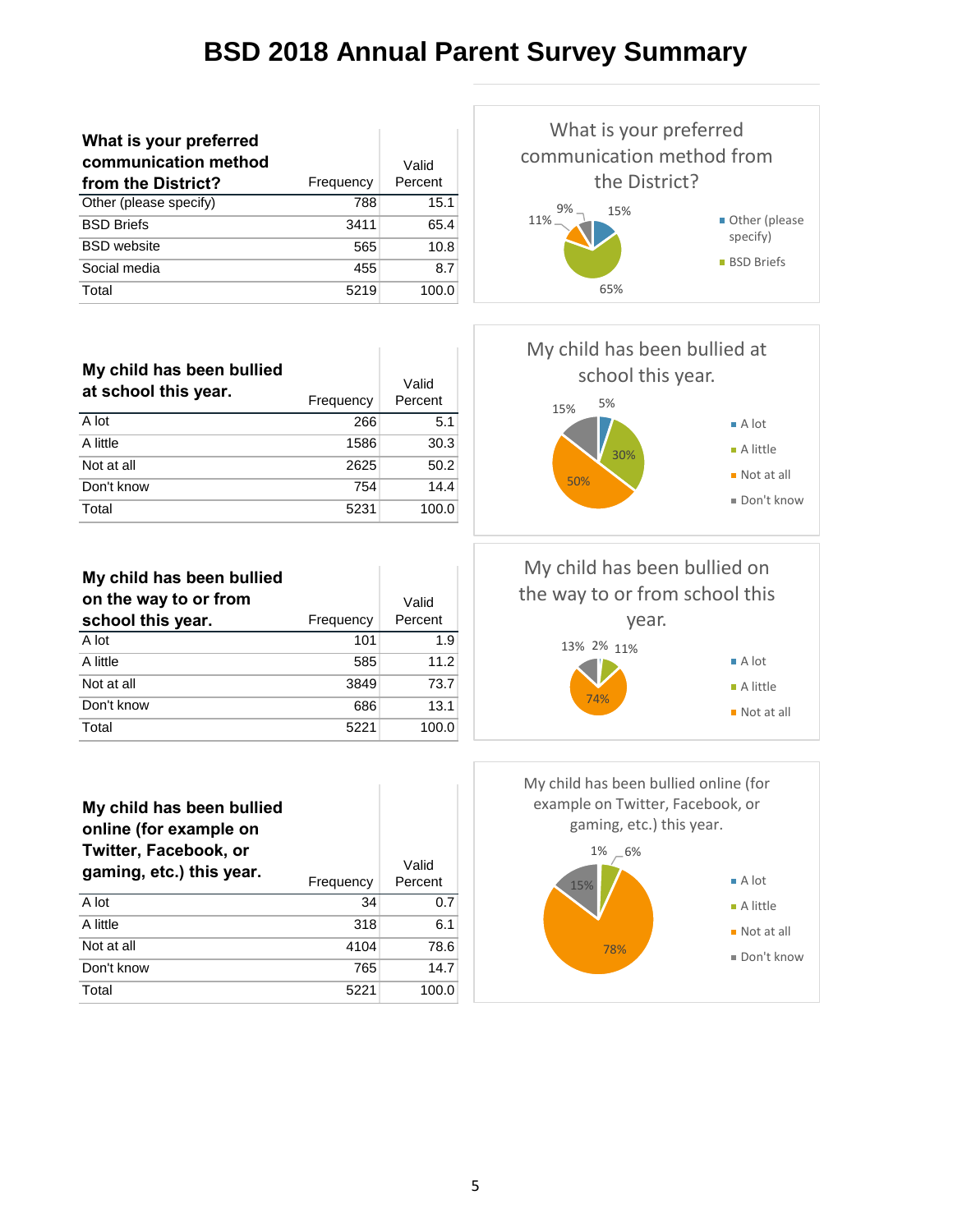| I have conversations with<br>my child about what his or |           |         |
|---------------------------------------------------------|-----------|---------|
| her class is learning in                                |           | Valid   |
| school.                                                 | Frequency | Percent |
| Almost all the time                                     | 2518      | 48.4    |
| Frequently                                              | 2182      | 41.9    |
| Sometimes                                               | 446       | 8.6     |
| Once in a while                                         | 39        | 0.7     |
| Almost never                                            | 22        | 0.4     |
| Total                                                   | 5207      | 100.0   |



| My child's school values<br>the diversity of children's<br>backgrounds. | Frequency | Valid<br>Percent |
|-------------------------------------------------------------------------|-----------|------------------|
| A tremendous amount                                                     | 1757      | 33.8             |
| Quite a bit                                                             | 2052      | 39.5             |
| Some                                                                    | 586       | 11.3             |
| A little bit                                                            | 170       | 3.3              |
| Not at all                                                              | 88        | 1.7              |
| Don't know                                                              | 538       | 10.4             |
| Total                                                                   | 5191      | 100.0            |

**My child's school is preparing him or her for** 

**the next school year.** Frequency

Extremely well 1189 22.8 **Quite well** 2030 39.0 Fairly well **1127** 21.7 Mildly well 8.2 Not well at all 224 4.3 **Don't know** 208 4.0 Total 5204 100.0



**Some** 

My child's school is preparing him or her for the next school year.



| Overall, what grade would<br>you give your child's<br>school? | Frequency | Valid<br>Percent |
|---------------------------------------------------------------|-----------|------------------|
| A                                                             | 2312      | 45.0             |
| B                                                             | 2001      | 39.0             |
| $\mathsf{C}$                                                  | 612       | 11.9             |
| D                                                             | 169       | 3.3              |
| F                                                             | 41        | 0.8              |
| Total                                                         | 5135      | 100.0            |



Valid Percent